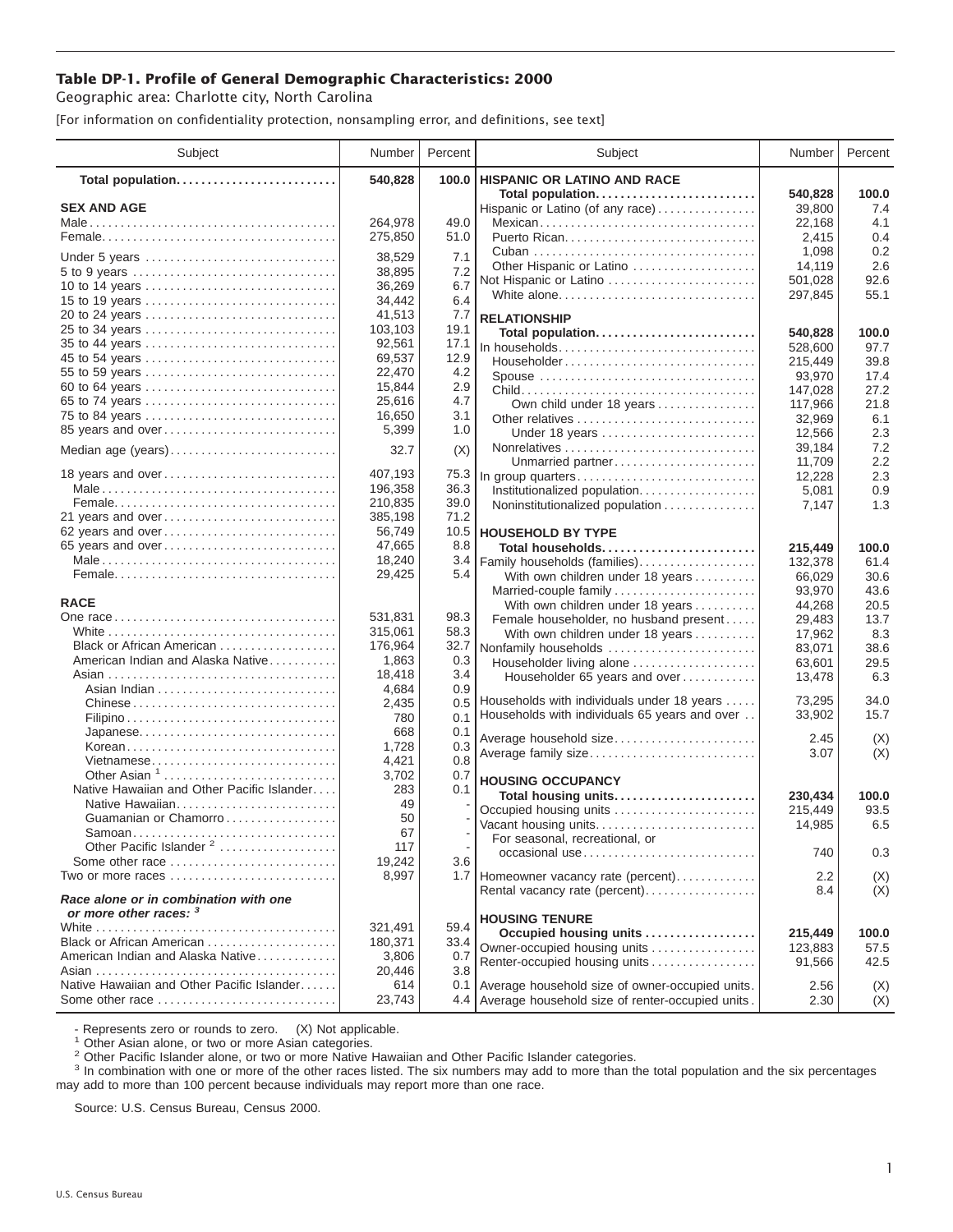## **Table DP-2. Profile of Selected Social Characteristics: 2000**

Geographic area: Charlotte city, North Carolina

[Data based on a sample. For information on confidentiality protection, sampling error, nonsampling error, and definitions, see text]

| Subject                                                                     | Number         | Percent     | Subject                                                              | Number           | Percent     |
|-----------------------------------------------------------------------------|----------------|-------------|----------------------------------------------------------------------|------------------|-------------|
| <b>SCHOOL ENROLLMENT</b>                                                    |                |             | <b>NATIVITY AND PLACE OF BIRTH</b>                                   |                  |             |
| Population 3 years and over                                                 |                |             | Total population                                                     | 542,131          | 100.0       |
| enrolled in school                                                          | 143,421        | 100.0       |                                                                      | 482,282          | 89.0        |
| Nursery school, preschool                                                   | 12,102         | 8.4         | Born in United States                                                | 476,986          | 88.0        |
| Kindergarten                                                                | 7,938          | 5.5         | State of residence                                                   | 251,169          | 46.3        |
| Elementary school (grades 1-8)                                              | 61,990         | 43.2        | Different state                                                      | 225,817          | 41.7        |
| High school (grades $9-12$ )                                                | 27,199         | 19.0        | Born outside United States                                           | 5,296            | 1.0         |
| College or graduate school                                                  | 34,192         | 23.8        |                                                                      | 59,849           | 11.0        |
|                                                                             |                |             | Entered 1990 to March 2000                                           | 38,213           | 7.0         |
| <b>EDUCATIONAL ATTAINMENT</b>                                               |                |             | Naturalized citizen                                                  | 16,709           | 3.1         |
| Population 25 years and over                                                | 352,546        | 100.0       |                                                                      | 43,140           | 8.0         |
| Less than 9th grade                                                         | 17,777         | 5.0         | <b>REGION OF BIRTH OF FOREIGN BORN</b>                               |                  |             |
| 9th to 12th grade, no diploma                                               | 35,307         | 10.0        | Total (excluding born at sea)                                        | 59,849           | 100.0       |
| High school graduate (includes equivalency)                                 | 70,422         | 20.0        |                                                                      | 7,487            | 12.5        |
| Some college, no degree                                                     | 77,917         | 22.1        |                                                                      | 15,734           | 26.3        |
| Associate degree                                                            | 22,696         | 6.4         |                                                                      | 4,722            | 7.9         |
| Bachelor's degree                                                           | 91,547         | 26.0        |                                                                      | 281              | 0.5         |
| Graduate or professional degree                                             | 36,880         | 10.5        |                                                                      | 30,127           | 50.3        |
| Percent high school graduate or higher                                      | 84.9           | (X)         | Northern America                                                     | 1,498            | 2.5         |
| Percent bachelor's degree or higher                                         | 36.4           | (X)         |                                                                      |                  |             |
|                                                                             |                |             | <b>LANGUAGE SPOKEN AT HOME</b>                                       |                  |             |
| <b>MARITAL STATUS</b>                                                       |                |             | Population 5 years and over                                          | 503,789          | 100.0       |
| Population 15 years and over                                                | 427,776        | 100.0       | English only                                                         | 430,392          | 85.4        |
| Never married                                                               | 139,992        | 32.7        | Language other than English                                          | 73,397           | 14.6        |
| Now married, except separated                                               | 212,310        | 49.6        | Speak English less than "very well"                                  | 39,047           | 7.8         |
| Separated                                                                   | 12,905         | 3.0         | Spanish                                                              | 40.165           | 8.0         |
|                                                                             | 22,234         | 5.2         | Speak English less than "very well"<br>Other Indo-European languages | 25,229<br>15,425 | 5.0<br>3.1  |
|                                                                             | 18,283         | 4.3         | Speak English less than "very well"                                  | 4,953            | 1.0         |
|                                                                             | 40,335         | 9.4         | Asian and Pacific Island languages                                   | 12,573           | 2.5         |
|                                                                             | 24,098         | 5.6         | Speak English less than "very well"                                  | 7,233            | 1.4         |
| <b>GRANDPARENTS AS CAREGIVERS</b>                                           |                |             |                                                                      |                  |             |
| Grandparent living in household with                                        |                |             | <b>ANCESTRY</b> (single or multiple)                                 |                  |             |
| one or more own grandchildren under                                         |                |             | Total population                                                     | 542,131          | 100.0       |
|                                                                             | 10,747         | 100.0       | Total ancestries reported                                            | 526,323<br>3,342 | 97.1<br>0.6 |
| Grandparent responsible for grandchildren                                   | 5,175          | 48.2        |                                                                      | 1,473            | 0.3         |
|                                                                             |                |             |                                                                      | 912              | 0.2         |
| <b>VETERAN STATUS</b>                                                       |                |             |                                                                      | 5,410            | 1.0         |
| Civilian population 18 years and over                                       | 408,107        | 100.0       |                                                                      | 46,020           | 8.5         |
| Civilian veterans                                                           | 43,979         | 10.8        | French (except Basque) <sup>1</sup>                                  | 9,708            | 1.8         |
|                                                                             |                |             | French Canadian <sup>1</sup>                                         | 1,949            | 0.4         |
| <b>DISABILITY STATUS OF THE CIVILIAN</b><br>NONINSTITUTIONALIZED POPULATION |                |             |                                                                      | 54,861           | 10.1        |
| Population 5 to 20 years                                                    | 117,471        | 100.0       |                                                                      | 3,612            | 0.7         |
| With a disability                                                           | 9,849          | 8.4         |                                                                      | 1,660            | 0.3         |
|                                                                             |                |             |                                                                      | 42.493           | 7.8         |
| Population 21 to 64 years                                                   | 336,527        | 100.0       |                                                                      | 17,676           | 3.3         |
| With a disability                                                           | 57,405<br>65.9 | 17.1        |                                                                      | 735              | 0.1         |
|                                                                             | 279,122        | (X)<br>82.9 | Norwegian                                                            | 2,553            | 0.5         |
| No disability<br>Percent employed                                           | 80.4           | (X)         |                                                                      | 8,090            | 1.5         |
|                                                                             |                |             |                                                                      | 567              | 0.1         |
| Population 65 years and over                                                | 44,578         | 100.0       |                                                                      | 3,018            | 0.6         |
| With a disability                                                           | 18,236         | 40.9        | Scotch-Irish                                                         | 21,114           | 3.9         |
| <b>RESIDENCE IN 1995</b>                                                    |                |             |                                                                      | 12,846<br>1,006  | 2.4<br>0.2  |
| Population 5 years and over                                                 | 503,789        | 100.0       | Subsaharan African                                                   | 8,902            | 1.6         |
| Same house in 1995                                                          | 221,530        | 44.0        |                                                                      | 3,417            | 0.6         |
| Different house in the U.S. in 1995                                         | 257,810        | 51.2        |                                                                      | 987              | 0.2         |
| Same county                                                                 | 132,594        | 26.3        |                                                                      | 1,075            | 0.2         |
|                                                                             | 125,216        | 24.9        | United States or American                                            | 36,557           | 6.7         |
|                                                                             | 30,948         | 6.1         |                                                                      | 3,208            | 0.6         |
| Different state                                                             | 94,268         | 18.7        | West Indian (excluding Hispanic groups)                              | 2,453            | 0.5         |
| Elsewhere in 1995                                                           | 24,449         | 4.9         | Other ancestries                                                     | 230,679          | 42.6        |
|                                                                             |                |             |                                                                      |                  |             |

-Represents zero or rounds to zero. (X) Not applicable. 1 The data represent a combination of two ancestries shown separately in Summary File 3. Czech includes Czechoslovakian. French includes Alsatian. French Canadian includes Acadian/Cajun. Irish includes Celtic.

Source: U.S. Bureau of the Census, Census 2000.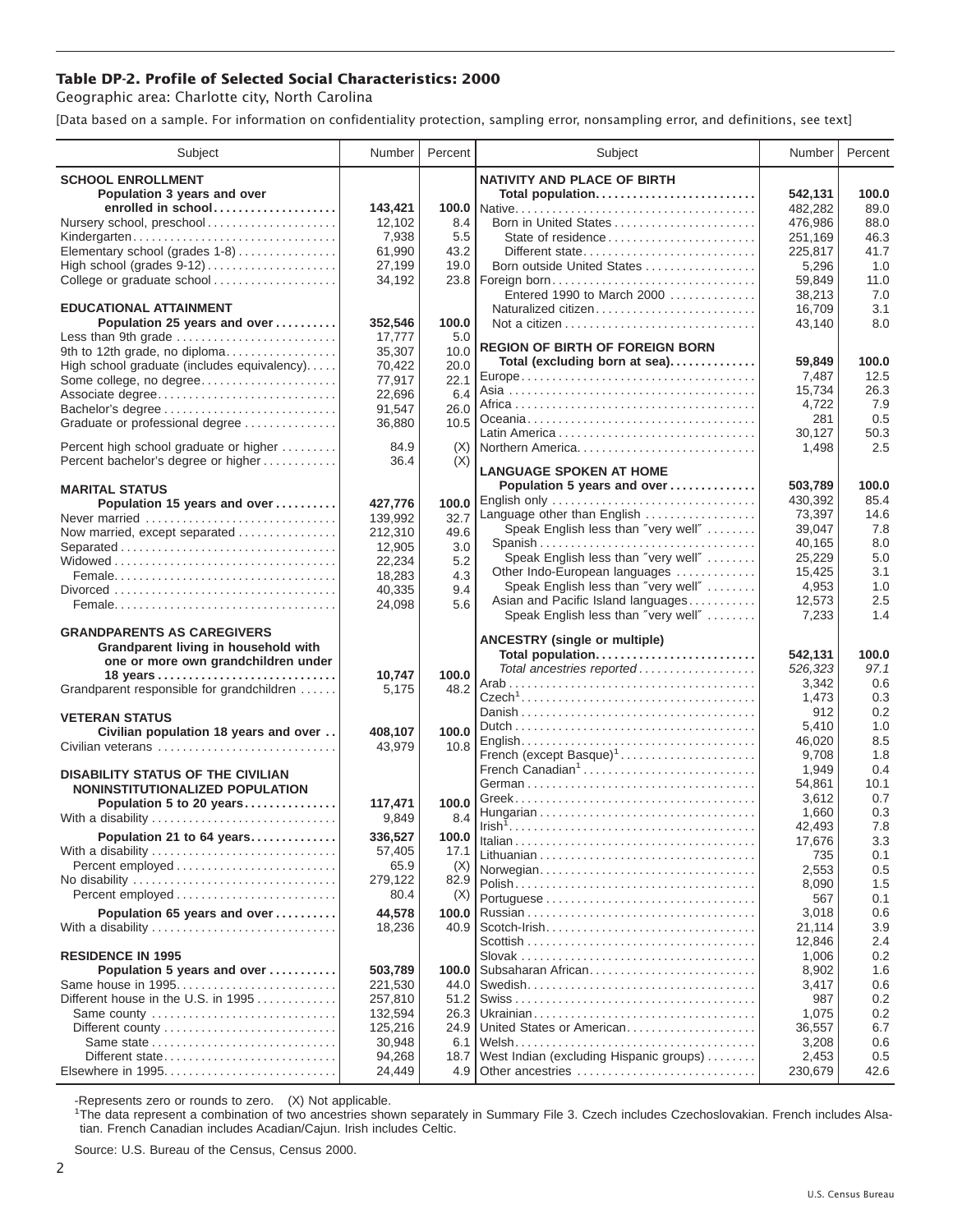## **Table DP-3. Profile of Selected Economic Characteristics: 2000**

Geographic area: Charlotte city, North Carolina

[Data based on a sample. For information on confidentiality protection, sampling error, nonsampling error, and definitions, see text]

| Subject                                                                                 | Number  | Percent | Subject                                                                                | Number  | Percent |
|-----------------------------------------------------------------------------------------|---------|---------|----------------------------------------------------------------------------------------|---------|---------|
| <b>EMPLOYMENT STATUS</b>                                                                |         |         | <b>INCOME IN 1999</b>                                                                  |         |         |
| Population 16 years and over                                                            | 421,175 | 100.0   | Households                                                                             | 215.803 | 100.0   |
| In labor force                                                                          | 302,505 | 71.8    | Less than \$10,000                                                                     | 15,422  | 7.1     |
| Civilian labor force                                                                    | 302,292 | 71.8    |                                                                                        | 9,254   | 4.3     |
|                                                                                         |         |         |                                                                                        |         |         |
|                                                                                         | 285,601 |         |                                                                                        | 24,030  | 11.1    |
|                                                                                         | 16.691  |         |                                                                                        | 28,791  | 13.3    |
| Percent of civilian labor force                                                         | 5.5     | (X)     | $\frac{1}{2}$ \$35,000 to \$49,999                                                     | 36,318  | 16.8    |
|                                                                                         | 213     | 0.1     |                                                                                        | 44,158  | 20.5    |
| Not in labor force                                                                      | 118,670 |         |                                                                                        | 23,612  | 10.9    |
|                                                                                         |         |         | $\frac{1}{2}100,000$ to \$149,999                                                      | 18,999  | 8.8     |
| Females 16 years and over                                                               | 217,172 | 100.0   | \$150,000 to \$199,999                                                                 | 6,404   | 3.0     |
| In labor force $\dots\dots\dots\dots\dots\dots\dots\dots\dots\dots\dots\dots\dots\dots$ | 141.434 | 65.1    | \$200,000 or more                                                                      | 8,815   | 4.1     |
| Civilian labor force                                                                    | 141,370 | 65.1    | Median household income (dollars)                                                      | 46,975  | (X)     |
| Employed                                                                                | 133,067 | 61.3    |                                                                                        |         |         |
| Own children under 6 years                                                              | 43,906  | 100.0   | With earnings                                                                          | 189,933 | 88.0    |
|                                                                                         |         | 58.2    | Mean earnings $(dollars)1$                                                             | 64,887  | (X)     |
| All parents in family in labor force                                                    | 25,547  |         | With Social Security income                                                            | 38,086  | 17.6    |
| <b>COMMUTING TO WORK</b>                                                                |         |         |                                                                                        |         |         |
| Workers 16 years and over                                                               | 280,528 |         | Mean Social Security income $(dollars)^1$                                              | 11,238  | (X)     |
|                                                                                         |         |         | 100.0 With Supplemental Security Income                                                | 5,842   | 2.7     |
| Car, truck, or van - - drove alone                                                      | 218,194 | 77.8    | Mean Supplemental Security Income                                                      |         |         |
| Car, truck, or van - - carpooled                                                        | 37,639  | 13.4    | $\text{(dollars)}^1 \dots \dots \dots \dots \dots \dots \dots \dots \dots \dots \dots$ | 6,280   | (X)     |
| Public transportation (including taxicab)                                               | 8,969   | 3.2     | With public assistance income                                                          | 5,567   | 2.6     |
|                                                                                         | 4,269   | 1.5     | Mean public assistance income $(dollars)1 \ldots$ .                                    | 2,614   | (X)     |
| Other means                                                                             | 2,584   | 0.9     | With retirement income                                                                 | 25,184  | 11.7    |
| Worked at home                                                                          | 8,873   | 3.2     | Mean retirement income $(dollars)1$                                                    | 16,948  | (X)     |
| Mean travel time to work $(minutes)^1$                                                  | 25.1    | (X)     |                                                                                        |         |         |
|                                                                                         |         |         | Families                                                                               | 133,957 | 100.0   |
| <b>Employed civilian population</b>                                                     |         |         | Less than \$10,000                                                                     | 6,642   | 5.0     |
| 16 years and over                                                                       | 285,601 |         | 100.0 $\mid$ \$10,000 to \$14,999                                                      | 4,436   | 3.3     |
| <b>OCCUPATION</b>                                                                       |         |         | \$15,000 to \$24,999                                                                   | 12,329  | 9.2     |
| Management, professional, and related                                                   |         |         | \$25,000 to \$34,999                                                                   | 13,994  | 10.4    |
| occupations                                                                             | 108,837 |         | $38.1$ \\ \$35,000 to \$49,999                                                         | 20,819  | 15.5    |
| Service occupations                                                                     | 36,234  |         |                                                                                        | 29,442  | 22.0    |
| Sales and office occupations                                                            | 83,330  |         |                                                                                        | 17,795  | 13.3    |
| Farming, fishing, and forestry occupations                                              | 387     |         |                                                                                        | 15,408  | 11.5    |
|                                                                                         |         |         |                                                                                        |         |         |
| Construction, extraction, and maintenance                                               |         |         |                                                                                        | 5,379   | 4.0     |
| occupations                                                                             | 23,195  |         | 8.1 \$200,000 or more                                                                  | 7,713   | 5.8     |
| Production, transportation, and material moving                                         |         |         | Median family income (dollars)                                                         | 56,517  | (X)     |
| occupations                                                                             | 33,618  | 11.8    |                                                                                        |         |         |
|                                                                                         |         |         | Per capita income $(dollars)1$                                                         | 26,823  | (X)     |
| <b>INDUSTRY</b>                                                                         |         |         | Median earnings (dollars):                                                             |         |         |
| Agriculture, forestry, fishing and hunting,                                             |         |         | Male full-time, year-round workers                                                     | 38,767  | (X)     |
|                                                                                         | 612     |         | 0.2   Female full-time, year-round workers                                             | 29,218  | (X)     |
|                                                                                         | 20,839  | 7.3     |                                                                                        | Number  | Percent |
| Manufacturing                                                                           | 30,665  | 10.7    |                                                                                        |         |         |
| Wholesale trade                                                                         | 13,101  | 4.6     |                                                                                        | below   | below   |
| Retail trade                                                                            | 30,788  | 10.8    |                                                                                        | poverty | poverty |
| Transportation and warehousing, and utilities                                           | 16,663  | 5.8     | Subject                                                                                | level   | level   |
|                                                                                         | 10,538  | 3.7     |                                                                                        |         |         |
| Finance, insurance, real estate, and rental and                                         |         |         |                                                                                        |         |         |
|                                                                                         | 41,940  | 14.7    | <b>POVERTY STATUS IN 1999</b>                                                          |         |         |
| Professional, scientific, management, adminis-                                          |         |         | Families                                                                               | 10,420  | 7.8     |
|                                                                                         | 33,608  |         | With related children under 18 years                                                   | 8,100   | 11.0    |
| trative, and waste management services                                                  |         | 11.8    | With related children under 5 years                                                    | 4,152   | 13.6    |
| Educational, health and social services                                                 | 45,251  | 15.8    |                                                                                        |         |         |
| Arts, entertainment, recreation, accommodation                                          |         |         | Families with female householder, no                                                   |         |         |
| and food services                                                                       | 23,481  | 8.2     | husband present                                                                        | 6,058   | 21.3    |
| Other services (except public administration)                                           | 12,306  |         | 4.3 With related children under 18 years                                               | 5,243   | 25.6    |
| Public administration                                                                   | 5,809   | 2.0     | With related children under 5 years                                                    | 2,577   | 35.6    |
|                                                                                         |         |         |                                                                                        |         |         |
| <b>CLASS OF WORKER</b>                                                                  |         |         |                                                                                        | 56,330  | 10.6    |
| Private wage and salary workers                                                         | 244,046 |         | 85.4 18 years and over                                                                 | 37,660  | 9.4     |
| Government workers                                                                      | 27,242  | 9.5     | 65 years and over                                                                      | 4,346   | 9.7     |
| Self-employed workers in own not incorporated                                           |         |         | Related children under 18 years                                                        | 18,060  | 13.8    |
|                                                                                         | 13,708  | 4.8     | Related children 5 to 17 years                                                         | 12,502  | 13.4    |
| Unpaid family workers                                                                   | 605     |         | 0.2 Unrelated individuals 15 years and over                                            | 20,229  | 17.0    |
|                                                                                         |         |         |                                                                                        |         |         |

-Represents zero or rounds to zero. (X) Not applicable.

<sup>1</sup>If the denominator of a mean value or per capita value is less than 30, then that value is calculated using a rounded aggregate in the numerator. See text.

Source: U.S. Bureau of the Census, Census 2000.